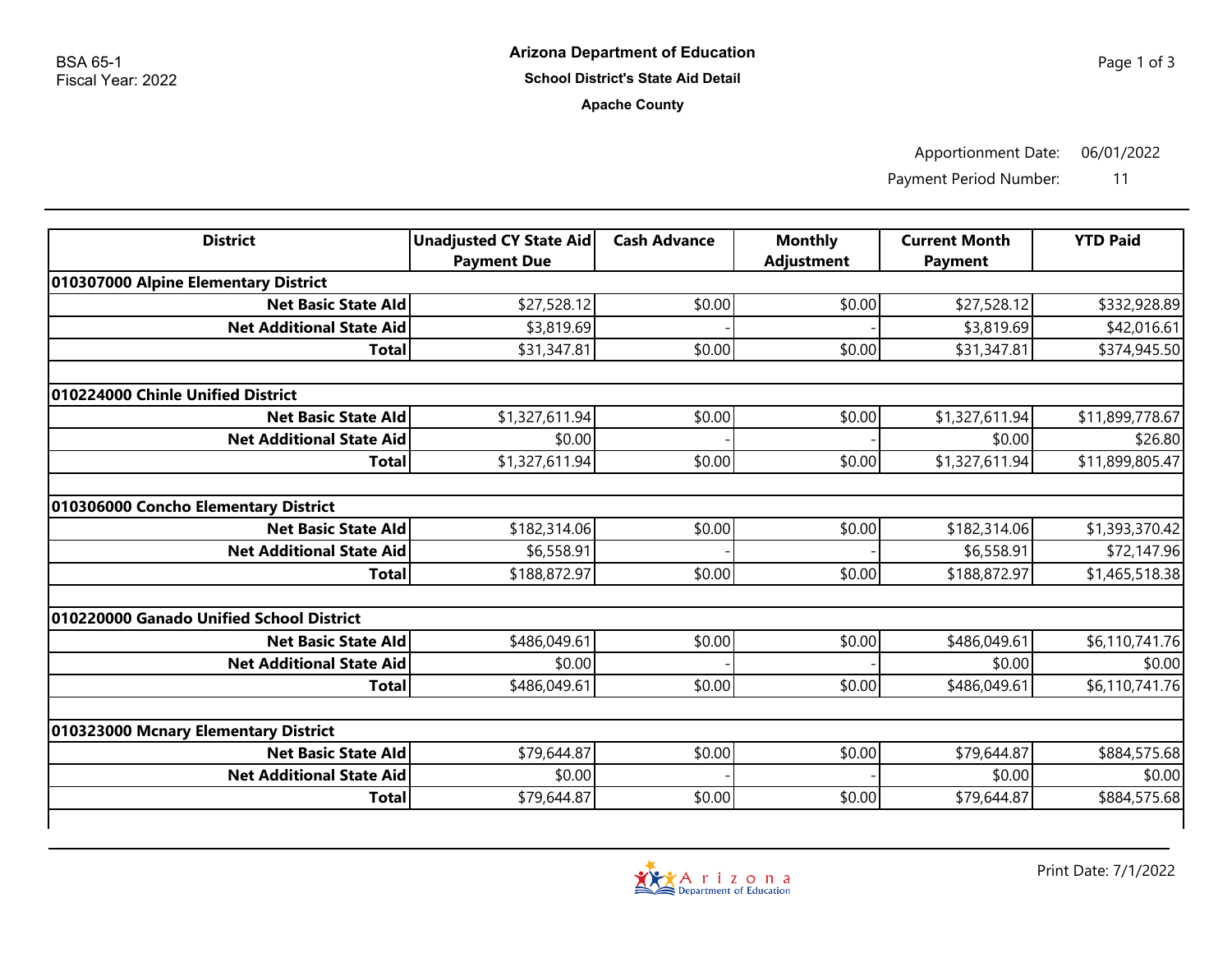## **Apache County**

| 010227000 Red Mesa Unified District     |              |        |        |              |                |
|-----------------------------------------|--------------|--------|--------|--------------|----------------|
| <b>Net Basic State Ald</b>              | \$263,063.18 | \$0.00 | \$0.00 | \$263,063.18 | \$2,878,868.31 |
| <b>Net Additional State Aid</b>         | \$0.00       |        |        | \$0.00       | \$0.00         |
| <b>Total</b>                            | \$263,063.18 | \$0.00 | \$0.00 | \$263,063.18 | \$2,878,868.31 |
| 010210000 Round Valley Unified District |              |        |        |              |                |
| <b>Net Basic State Ald</b>              | \$0.00       | \$0.00 | \$0.00 | \$0.00       | \$0.00         |
| <b>Net Additional State Aid</b>         | \$17,399.72  |        |        | \$17,399.72  | \$191,396.85   |
| <b>Total</b>                            | \$17,399.72  | \$0.00 | \$0.00 | \$17,399.72  | \$191,396.85   |
| 010218000 Sanders Unified District      |              |        |        |              |                |
| <b>Net Basic State Ald</b>              | \$332,255.42 | \$0.00 | \$0.00 | \$332,255.42 | \$3,536,368.21 |
| <b>Net Additional State Aid</b>         | \$0.00       |        |        | \$0.00       | \$0.00         |
| <b>Total</b>                            | \$332,255.42 | \$0.00 | \$0.00 | \$332,255.42 | \$3,536,368.21 |
| 010201000 St Johns Unified District     |              |        |        |              |                |
| <b>Net Basic State Ald</b>              | \$128,620.19 | \$0.00 | \$0.00 | \$128,620.19 | \$1,141,031.31 |
| <b>Net Additional State Aid</b>         | \$8,229.17   |        |        | \$8,229.17   | \$90,520.82    |
| <b>Total</b>                            | \$136,849.36 | \$0.00 | \$0.00 | \$136,849.36 | \$1,231,552.13 |
| 010309000 Vernon Elementary District    |              |        |        |              |                |
| <b>Net Basic State Ald</b>              | \$51,766.53  | \$0.00 | \$0.00 | \$51,766.53  | \$579,771.88   |
| <b>Net Additional State Aid</b>         | \$9,332.45   |        |        | \$9,332.45   | \$102,656.88   |
| <b>Total</b>                            | \$61,098.98  | \$0.00 | \$0.00 | \$61,098.98  | \$682,428.76   |
| 010208000 Window Rock Unified District  |              |        |        |              |                |
| <b>Net Basic State Ald</b>              | \$880,057.15 | \$0.00 | \$0.00 | \$880,057.15 | \$9,992,042.37 |
| <b>Net Additional State Aid</b>         | \$0.00       |        |        | \$0.00       | \$0.00         |
| <b>Total</b>                            | \$880,057.15 | \$0.00 | \$0.00 | \$880,057.15 | \$9,992,042.37 |
|                                         |              |        |        |              |                |